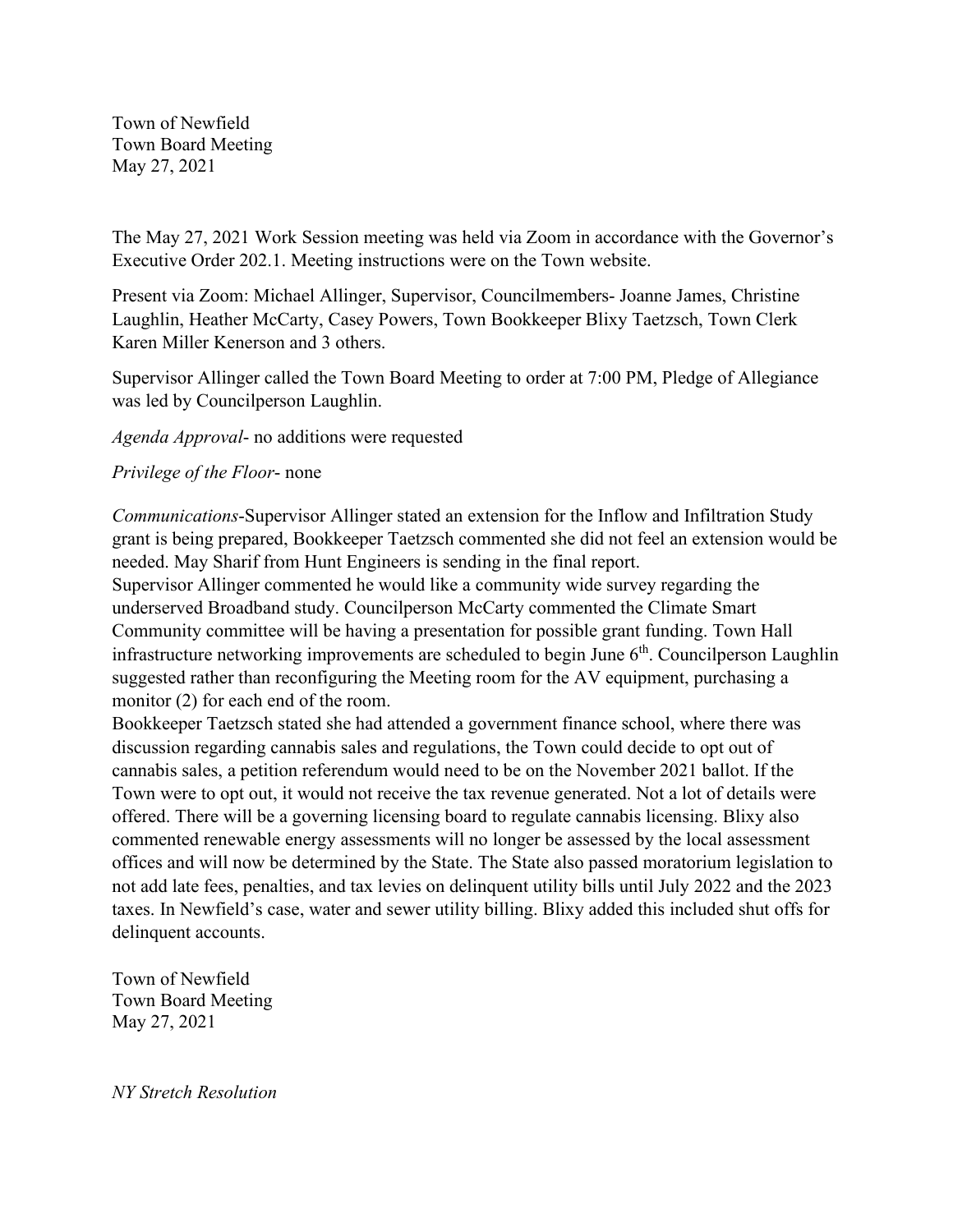Councilperson McCarty reported a public hearing would need to be scheduled for public comment regarding the NY Energy Stretch Code.

Motion was offered by Councilperson McCarty to convene a public hearing July 22, 2021 at 7:00, for public comment regarding the NY Stretch Energy Code Local Law adoption, pending Lou Vogel being able to present the topic, seconded by Councilperson Powers.

Discussion: Councilperson Laughlin commented she felt the code should be about safety, not the fluff items that are being added.

Supervisor Allinger asked Councilperson McCarty what an advantage would be if the Town were to pass the local law. Councilperson McCarty stated the Town could receive a \$5,000.00 grant and 1,200 points toward Clean Energy Communities larger grants.

Lou Vogel will be invited to present to local real-estate agents, contractors and future new homeowners to attend the public hearing.

| Vote | AYES | 5 Allinger, James, Laughlin, McCarty and Powers |
|------|------|-------------------------------------------------|
|      | NAY  |                                                 |

Carried

*Discussion on Broadband Survey*

It was discussed to hire an independent contractor to provide the Town of Newfield with an inventory of underserved Newfield residents.

Motion was offered by Councilperson James to approve the hiring of an independent contractor to survey Newfield Community members who are underserved, who do not have access to broadband not to exceed \$3,500.00. Seconded by Councilperson Laughlin adding a friendly amendment not to exceed \$4,000.00(\$35.00/hour labor and \$500.00 for expenses).

| Vote | AYES  | 5 Allinger, James, Laughlin, McCarty and Powers |
|------|-------|-------------------------------------------------|
|      | NAY 1 |                                                 |

Carried

Supervisor Allinger will reach out to the independent contractor with a contract and timeline.

## *Discussion – how the new CDC guidelines will affect Newfield Town Hall*

Supervisor Allinger stated the executive order had been extended until June  $23<sup>rd</sup>$ . to convene meetings remotely. Councilperson James stated she was in favor of in-person meetings with the seating being spaced to 6 ft. apart with the understanding when the room is to capacity to offer the Zoom link to attend. The Town Board discussed how the Town Hall should respond to the updated CDC guidelines. The public and employees will continue to be asked sign the visitor log and to wear masks in the Town Hall. Town Hall employees who are vaccinated can work together without masks if they feel safe. The stairwell will continue to be cordoned off, due to the Court still being closed. The Town Hall restrooms continue to be limited.